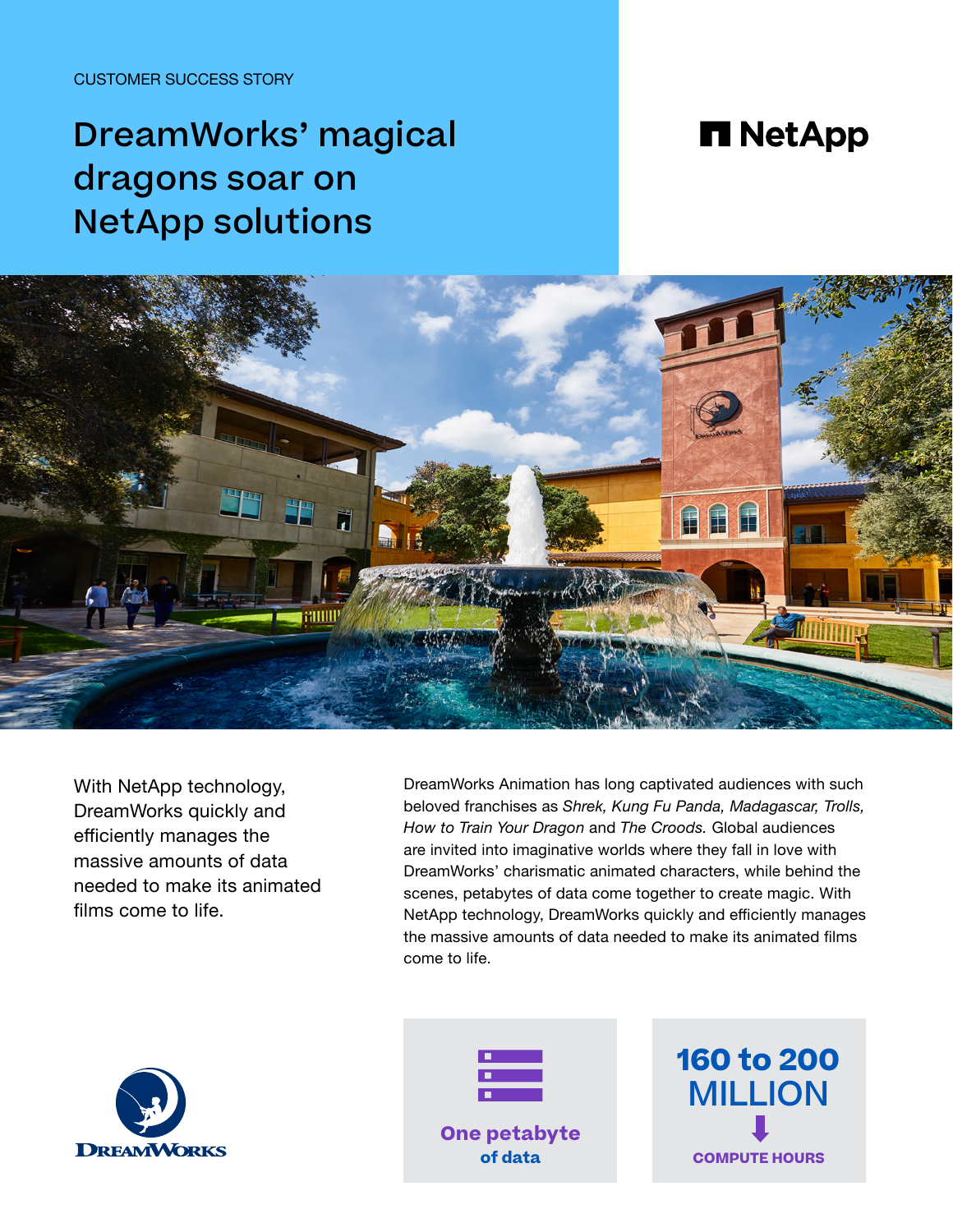## **500,000,000+ digital files**

**100,000 to 300,000 continuous files service operations per second**

"NetApp is part of every CG animated film that's been produced at DreamWorks. Virtually every movie we've made resides on NetApp solutions."

Skottie Miller Technology Fellow and VP of Platform and Services Architecture, DreamWorks Animation

Many people don't know how complex it is to create a feature-length animated film. Hundreds of artists work on any given DreamWorks feature, each of which takes three to four years to create. The process requires an average of a petabyte of data spread across 500 million or more files. It turns out that creating characters such as Hiccup, Toothless, and Astrid, and environments such as the Hidden World in the third *How to Train Your Dragon* film, is pretty heavy lifting, from a data and computation perspective.

In 1994, Steven Spielberg, Jeffrey Katzenberg, and David Geffen dreamed up a new kind of animation studio, one that built technology into its creative vision. Since then, DreamWorks has produced 38 animated films which have collectively grossed more than \$14.45 billion worldwide. The studio has also earned three Academy Awards© (including multiple nominations and Sci-Tech Awards), a Golden Globe Award, 45 Emmy Awards, numerous Annie and VES Awards, and multiple Golden Globe, Producers Guild and BAFTA nominations.

Since its inception, DreamWorks has been at the forefront of technology innovation as a way to unleash the creativity of its artists. NetApp solutions are at the center of that innovation which has helped the studio create those fantastic stories and visuals that captivate audiences worldwide.

"NetApp is part of every CG animated film that's been produced at DreamWorks," said DreamWorks Technology Fellow and VP of Platform & Services Architecture Skottie Miller. "Virtually every movie we've made resides on NetApp solutions."

### **A digital manufacturer that brings dragons and pandas to life**

People are often surprised when they learn that DreamWorks focuses so much time and energy on data. DreamWorks leaders are only too happy to explain how creativity and technology go hand in hand.

When the first Shrek movie was produced in 2001, it required 6TB of data in total. In contrast, a single animated sequence from the 2019 release of *How to Train Your Dragon: The Hidden World* might need to draw on 50TB of data.

Every single element of a CG animation film is digitally crafted down to the finest detail. Whether it's thousands of dragons flying over the ocean or pandas performing Kung Fu moves on the screen, DreamWorks, at its core, is a manufacturer of data. NetApp's data driven approach provides the factory floor where DreamWorks creates, curates, and stores its digital assets. Billions of files and petabytes of storage must be managed and accessible over the lifecycle of each film franchise.

"A single frame of a film is made up of many hundreds of small files; an entire movie can comprise half a billion. That collection of files becomes a real digital asset, not just for that movie, but for future uses to come – including sequels, television series, theme park attractions, live entertainment and more. We version the files interactively so an artist can create revisions and still keep track of everything," DreamWorks CTO Jeff Wike explained. "Not only do we create data in the form of digital asset components for our films, but we use data about how those assets are created and combined to optimize our environment."